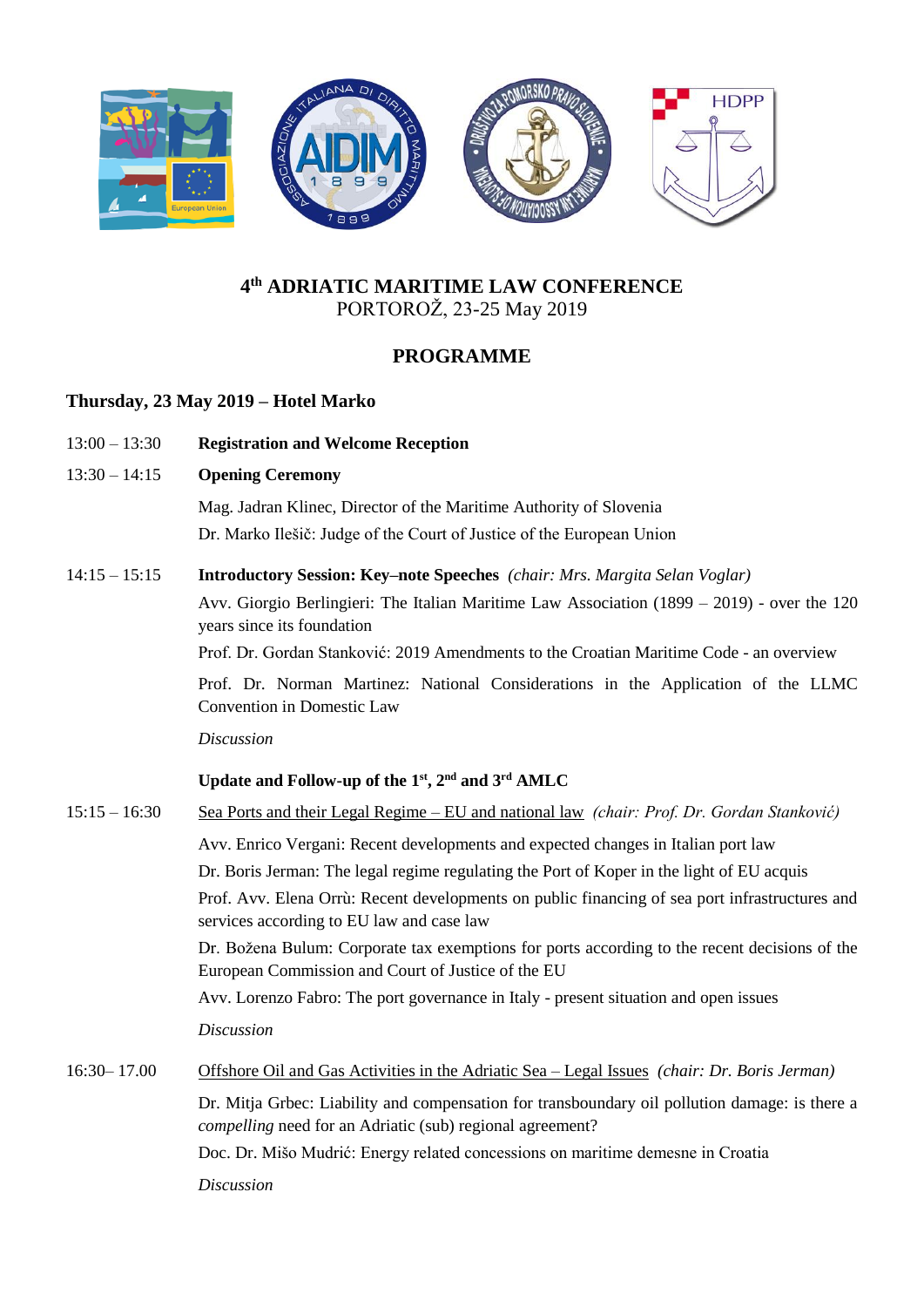| $17.00 - 17.15$ | Coffee break |  |
|-----------------|--------------|--|
|                 |              |  |

| $17:15 - 18:30$ | Legal Aspects of Nautical Tourism and Regime for Marinas (chair: Dr. Iva Tuhtan Grgić)                                            |  |  |
|-----------------|-----------------------------------------------------------------------------------------------------------------------------------|--|--|
|                 | Prof. Avv. Massimiliano Musi: The reform of the Italian Pleasure Sailing Code: a focus on the<br>main changes                     |  |  |
|                 | Prof. Dr. Ranka Petrinović – Dr. Vesna Skorupan Wolff: Yacht charter party agreement - a new<br>contract in Croatian Maritime Law |  |  |
|                 | Prof. Avv. Giovanni Marchiafava: Cruise tourism liability regime: current legal issues                                            |  |  |
|                 | Doc. Dr. Adriana Vincenca Padovan: Marina operator liability for damage to vessels at berth - a<br>comparative approach           |  |  |
|                 | Ing. Suzana Martinović – Ing. Irena Maslovar: Legal Framework for Nautical Tourism and<br>Marinas in Montenegro                   |  |  |
|                 | <b>Discussion</b>                                                                                                                 |  |  |
| $18:30 - 19:30$ | <u>Passengers' Transport by Ships in the Adriatic – Legal Aspects</u>                                                             |  |  |
|                 | (chair: Avv. Francesco Siccardi)                                                                                                  |  |  |
|                 | Avv. Simona Coppola: Short sea shipping in the Adriatic sea: what changes?                                                        |  |  |
|                 | Mag. Sandro Vidas: Croatian passenger ships in front of EU and IMO emissions reduction<br>regulations – The GUTTA Project         |  |  |
|                 | Avv. Filippo Cassola: Transport of passengers by sea: compensation of damages from an Italian<br>perspective                      |  |  |
|                 | Avv. Cristiano Alessandri: Passengers carriage and carrier liability at Italian law: some peculiar<br>cases.                      |  |  |
|                 | Discussion and concluding remarks                                                                                                 |  |  |
| 20:00           | <b>Dinner at Hotel Marko</b>                                                                                                      |  |  |

### **Friday, 24 May 2019 – Hotel Marko**

| $09:00 - 10.00$ |  | EU MARITIME DAY 2019: Transport Policy and Maritime Law |
|-----------------|--|---------------------------------------------------------|
|-----------------|--|---------------------------------------------------------|

Mrs. Violeta Bulc, European Commissioner for Transport

*Discussion* 

10:00 – 11:00 **Legal Aspects of Shipbuilding and Ship Financing in the EU and non-EU States**  *(chair: Avv. Enrico Vergani)*

> Dr. Ivan Vella: Current trends with regard to ship financing Avv. Francesco Siccardi: The law and the practice in shipbuilding contracts Zoran Tasić, LL.B.: Legal aspects of refund guarantees in shipbuilding

*Discussion*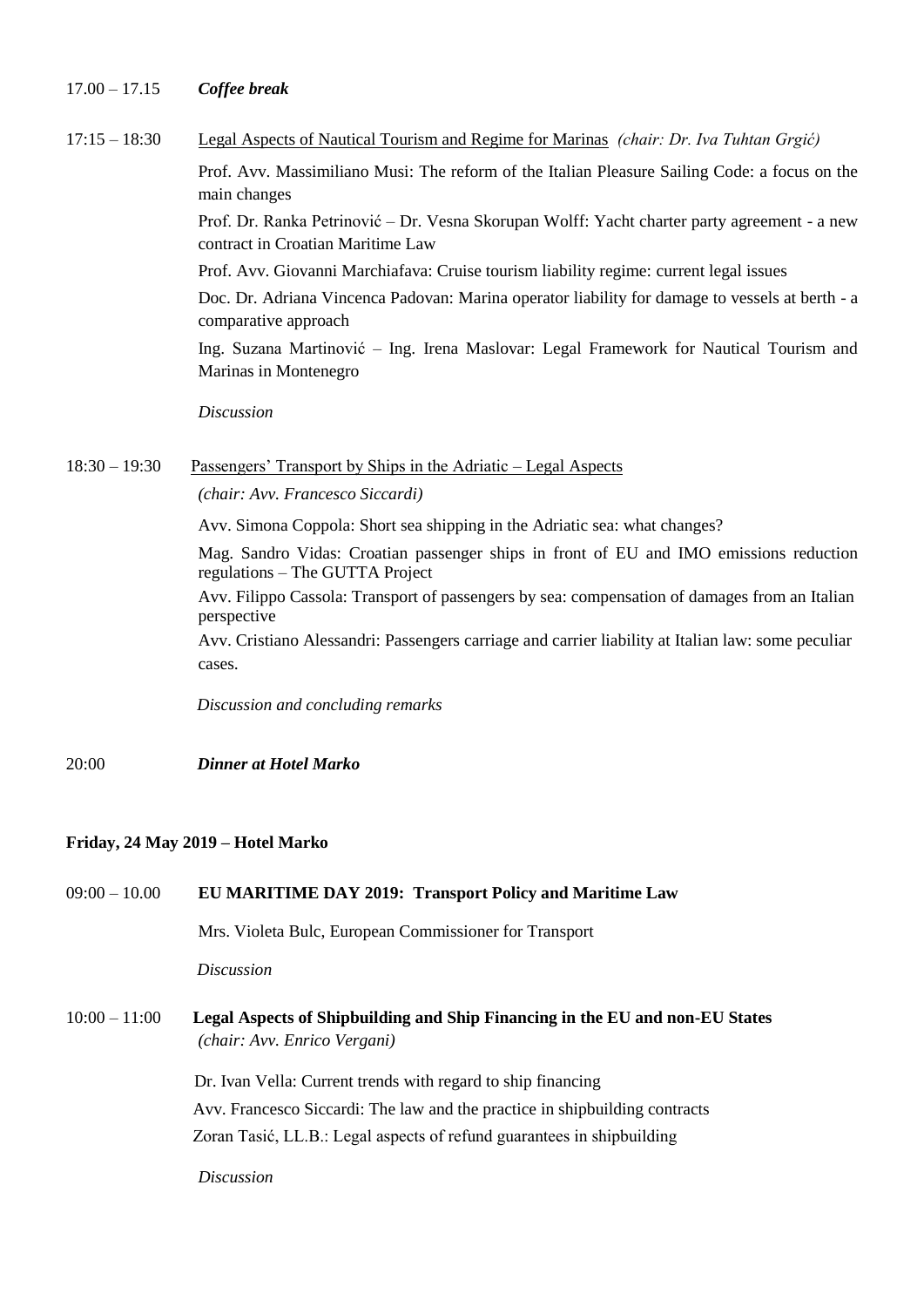#### 11:00 – 11:30 *Coffee break*

#### 11:30 – 12:45 **Industry 4.0 and Maritime Transport** *(chair: Prof. Avv. Pierangelo Celle)*

Prof. Dr. Patrick Vlačič: B/L on blockchain

Prof. Cinzia Ingratoci: Maritime traffic flow governance and European information sharing environment: the new frontiers of VTS services

Prof. Dr. Biserka Rukavina – Doc. Dr. Jakov Karmelić: Application of digital services in contemporary maritime transport

Margita Selan Voglar, LL.B.: How to manage cyber risks within the shipping industry

Jana Rodica, LL.M.: Looking to the future: recent developments in relation to autonomous ships

*Discussion* 

#### 13:00 – 14:00 *Lunch at Hotel Marko*

14:00 – 15:00 **National Maritime Law Associations Meeting** (*Delegates only*)

#### 15:00 – 16:30 **Labour Law Issues in Shipping and Transport** *(chair: Prof. Dr. Patrick Vlačič)*

Prof. Avv. Chiara Tuo: Determining international jurisdiction over individual employment contracts at sea: an EU law perspective through the recent developments of the ECJ and national caselaw

Prof. Dr. Nikoleta Radionov: Maritime safety & security vs. human rights of seafarers: new trends

Branko Krznarič. - Lana Krznarič, LL.B.: Legality of a boycott action against a ship with the purpose of signing a Collective Bargaining Agreement

Doc. Dr. Marija Pijaca: Social reform for Croatian seafarers in the 2019 Amendments

Dr. Karla Oblak: Gender differences in maritime industry

Doc. Dr. Nikola Mandić – Ing. Roko Glavinović: Maritime agent as an intermediary in the seafarers' employment - modern business and national legislation

#### *Discussion*

16:30 – 17:00 *Coffee break*

#### 17:00 – 18:30 **Recent Developments of Maritime and Transport Law** *(chair: Dr. Igor Vio)*

Prof. Dr. Petra Amižić Jelovčić – Prof. Dr. Dragan Bolanča: Safety and security aspects in the 2019 Maritime Code Amendments

Prof. Avv. Pierangelo Celle: Excepted perils and the burden of proof in recent cases

Dr. Srđan Šimac: Mediation - a strategic tool for the risk management in maritime disputes Dr. Petar Kragić: Tax reform in 2019 Amendments to the Croatian Maritime Code

Prof. Dr. Jelena Nikčević: Port state control – implementation in legislation of Montenegro

Prof. Dr. Axel Luttenberger: Maritime domain governance

*Discussion and concluding remarks*

#### 18:30 – 19:00 **Closing Ceremony: NMLAs Presidents**

20:00 *Dinner at a restaurant (Piran / Portorož)*